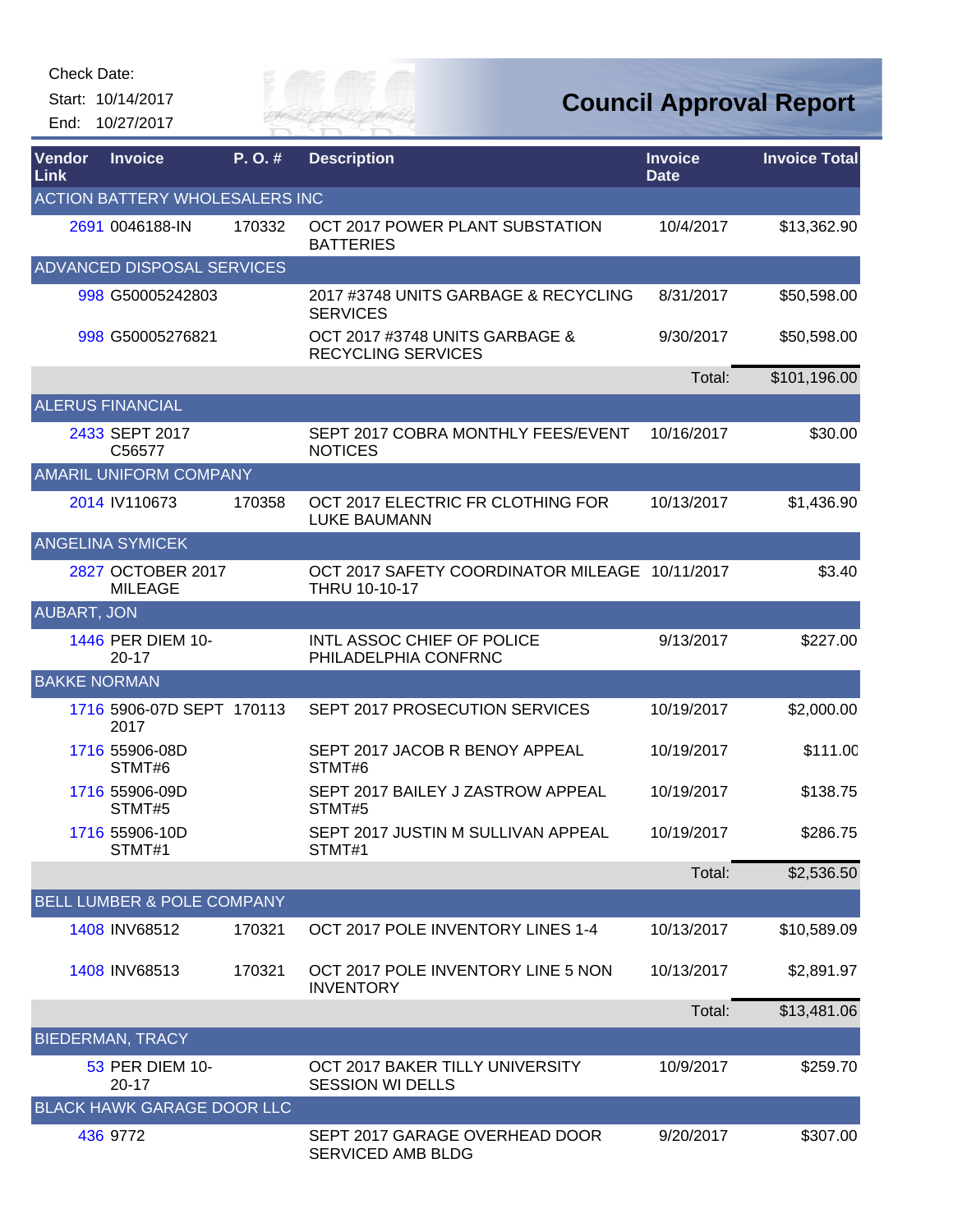Start: 10/14/2017 End: 10/27/2017



**Council Approval Report**

| <b>Invoice</b> | P.O.#                                                                                                                                                                                                                                                                               | <b>Description</b>                                      | <b>Invoice</b><br><b>Date</b> | <b>Invoice Total</b>             |
|----------------|-------------------------------------------------------------------------------------------------------------------------------------------------------------------------------------------------------------------------------------------------------------------------------------|---------------------------------------------------------|-------------------------------|----------------------------------|
|                |                                                                                                                                                                                                                                                                                     |                                                         |                               |                                  |
|                |                                                                                                                                                                                                                                                                                     | SEPT 2017 LIBRARY GENERAL PEST<br><b>CONTROL</b>        | 9/29/2017                     | \$106.00                         |
|                |                                                                                                                                                                                                                                                                                     |                                                         |                               |                                  |
|                | 170354                                                                                                                                                                                                                                                                              | 2017-18 LASERFICHE ANNUAL SUPPORT<br><b>AND UPDATES</b> | 9/29/2017                     | \$1,300.00                       |
|                |                                                                                                                                                                                                                                                                                     |                                                         |                               |                                  |
|                |                                                                                                                                                                                                                                                                                     | PETTY CASH PD BUY MONEY                                 | 2/1/2017                      | \$100.00                         |
|                |                                                                                                                                                                                                                                                                                     | PETTY CASH A BOND PLAT BOOK                             | 2/21/2017                     | \$30.00                          |
|                |                                                                                                                                                                                                                                                                                     | PETTY CASH D ANDERSON CONFERENCE<br><b>LUNCH</b>        | 4/24/2017                     | \$11.45                          |
|                |                                                                                                                                                                                                                                                                                     | PETTY CASH COFFEE POT CLEANER                           | 4/27/2017                     | \$9.99                           |
|                |                                                                                                                                                                                                                                                                                     | PETTY CASH WORK PERMIT S LANDGRAF                       | 5/19/2017                     | \$10.00                          |
|                |                                                                                                                                                                                                                                                                                     | PETTY CASH WORK PERMIT J PASCHKE                        | 5/31/2017                     | \$10.00                          |
|                |                                                                                                                                                                                                                                                                                     | PETTY CASH WORK PERMIT N BURKE                          | 6/2/2017                      | \$10.00                          |
|                |                                                                                                                                                                                                                                                                                     | PETTY CASH WORK PERMIT R DIXEN                          | 6/21/2017                     | \$10.00                          |
|                |                                                                                                                                                                                                                                                                                     | PETTY CASH METAL DOG CRATE PD                           | 9/7/2017                      | \$10.00                          |
|                |                                                                                                                                                                                                                                                                                     | PETTY CASH WORK PERMIT M SEYEFFER                       | 10/13/2017                    | \$10.00                          |
|                |                                                                                                                                                                                                                                                                                     |                                                         | Total:                        | \$211.44                         |
|                | <b>BUG BUSTERS INC</b><br>2571 1156124<br><b>CITIES DIGITAL</b><br>1360 41400<br><b>CITY OF RIVER FALLS</b><br>72 PC 2/1/17<br>72 PC 2/21/17<br>72 PC 4/24/17<br>72 PC 04/27/17<br>72 PC 5/19/17<br>72 PC 5/31/17<br>72 PC 6/2/17<br>72 PC 06/21/17<br>72 PC 9/7/17<br>72 PC 6/2016 |                                                         |                               | COMPLITED INTECRATION TECHNOLOGY |

| COMPUTER INTEGRATION TECHNOLOGY      |        |                                                          |            |             |
|--------------------------------------|--------|----------------------------------------------------------|------------|-------------|
| 379 256391                           |        | ANNUAL BRIGHTGAUGE DASHBOARD<br>ACCESS 2017-18           | 9/30/2017  | \$100.00    |
| 379 256507                           | 170044 | NOV 2017 MONTHLY MANAGED BACKUP<br><b>SERVICES</b>       | 10/16/2017 | \$779.00    |
| 379 256726                           | 170045 | NOV 2017 MANAGED SERVICES FOR UP TO<br><b>15 SERVERS</b> | 10/16/2017 | \$1,500.00  |
|                                      |        |                                                          | Total:     | \$2,379.00  |
| CONNELLY IND ELECTRONICS INC         |        |                                                          |            |             |
| 75 10817                             | 170153 | SEPT 2017 D.O. CONTROL FOR OXIDATION WWTP                | 9/1/2017   | \$11,102.84 |
| <b>COUNTY OF EAU CLAIRE</b>          |        |                                                          |            |             |
| 2156 R2R -13-17<br><b>RAIN 2017</b>  | 170349 | <b>RAIN TO RIVERS 2017 MEMBERSHIP</b>                    | 10/6/2017  | \$2,000.00  |
| COUNTY-WIDE EXTINGUISHER SERVICE INC |        |                                                          |            |             |
| 854 10966                            | 170352 | 2017 Annual fire extinguisher services                   | 9/23/2017  | \$1,876.00  |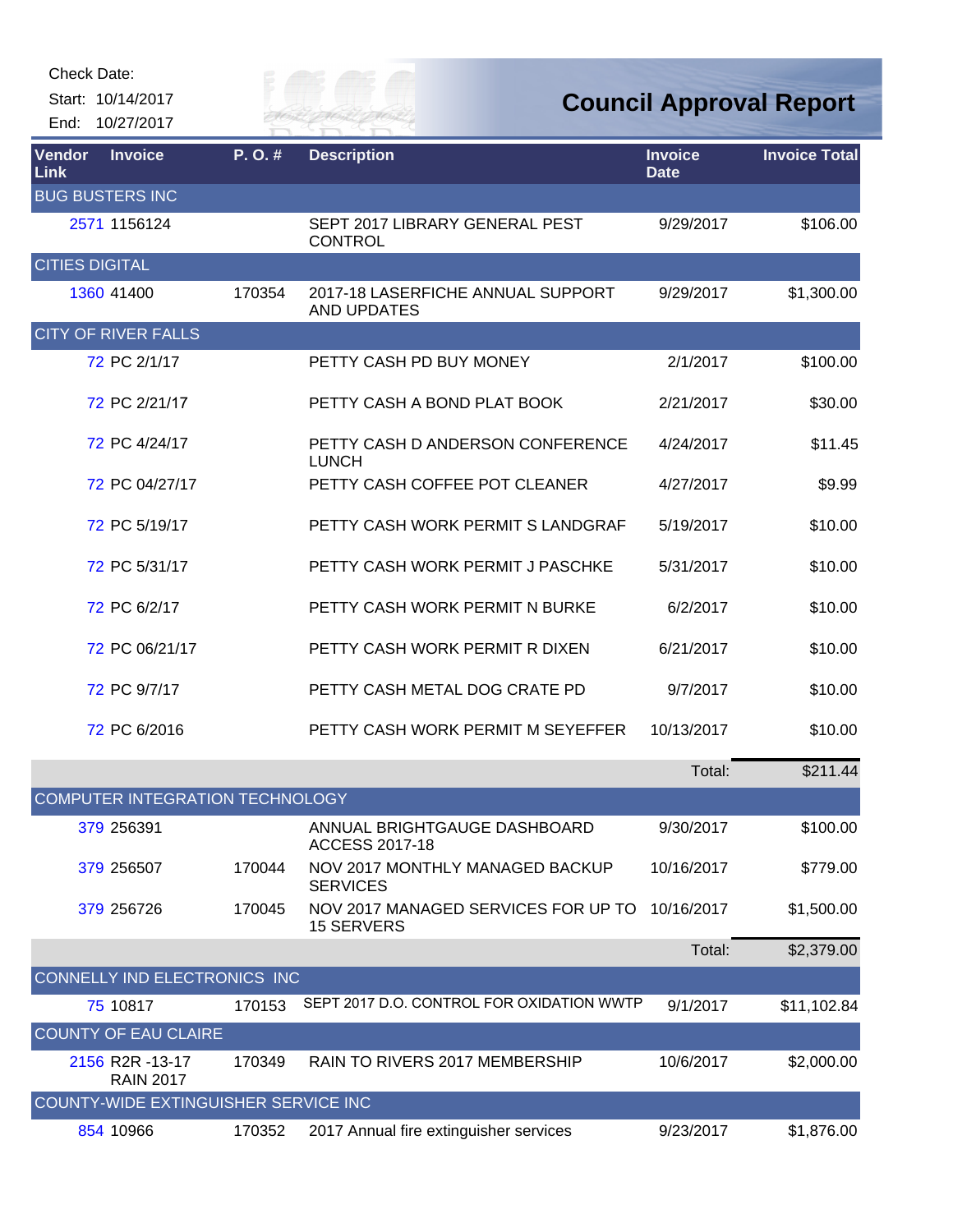Start: 10/14/2017 End: 10/27/2017



**Council Approval Report**

| Vendor<br>Link  | <b>Invoice</b>                       | P.O.#  | <b>Description</b>                                              | <b>Invoice</b><br><b>Date</b> | <b>Invoice Total</b> |
|-----------------|--------------------------------------|--------|-----------------------------------------------------------------|-------------------------------|----------------------|
|                 | DARRELL'S SEPTIC SERVICE INC         |        |                                                                 |                               |                      |
|                 | 85 25767                             |        | 10-16-10-21-17 RSTRM RNTL FALL CLEAN<br>UP PW BLDG              | 10/16/2017                    | \$85.00              |
|                 | <b>DAVISON, RHONDA</b>               |        |                                                                 |                               |                      |
|                 | 87 PER DIEM 10-<br>$20 - 17$         |        | APPLETON LEAGUE OF WI MUNICIPAL 2017<br><b>CONFERENCE</b>       | 10/10/2017                    | \$114.00             |
|                 | <b>DESIGNER PROPERTIES</b>           |        |                                                                 |                               |                      |
|                 | 468 OCTOBER 2017<br><b>SOLAR</b>     |        | OCTOBER 2017 SOLAR PAYMENT 702 TROY 10/16/2017<br>ST 9364-00    |                               | \$141.14             |
|                 | <b>DESTINATION MEDIA, INC</b>        |        |                                                                 |                               |                      |
|                 | 3002 INV18149                        | 170323 | 2017 GAS STATION TV ADVERTISMENT 10-5 10/18/2017<br>TO 10-24-17 |                               | \$1,600.00           |
|                 | DIETSCHE, GREGORY                    |        |                                                                 |                               |                      |
|                 | 2999 PER DIEM 10-<br>$20 - 17$       |        | OCT 2017 MADISON WWTP TOURING / SUN<br><b>PRAIRIE WPPI</b>      | 10/11/2017                    | \$349.96             |
|                 | <b>EMERGENCY CARE CONSULTANTS</b>    |        |                                                                 |                               |                      |
|                 | 3028 1405                            | 170324 | SEPT 2017 PHYSICIAN RESOLUTION 6162                             | 9/30/2017                     | \$1,500.00           |
|                 | <b>ENTERPRISE FM TRUST</b>           |        |                                                                 |                               |                      |
|                 | 456 FBN3333841                       | 170035 | OCT 2017 POOL CAR LEASE AND<br><b>MAINTENANCE</b>               | 10/4/2017                     | \$1,452.77           |
|                 | EO JOHNSON CO. INC                   |        |                                                                 |                               |                      |
|                 | 98 i00400326                         |        | FINAL PD PAYMENT CANON LEASE 10-25-17<br>$-11 - 24 - 17$        | 10/9/2017                     | \$105.00             |
|                 | 98 INV216654                         |        | OCT 2017 TONER INK TANKS FOR<br>PLOTTER/SCANNER                 | 10/23/2017                    | \$347.00             |
|                 |                                      |        |                                                                 | Total:                        | \$452.00             |
| <b>EXPERIAN</b> |                                      |        |                                                                 |                               |                      |
|                 | 2562 CD1806002971<br><b>SEP 2017</b> |        | SEPT 2017 SERVICES PAYMENT                                      | 9/29/2017                     | \$25.24              |
|                 | <b>EXPRESS PERSONNEL SERVICES</b>    |        |                                                                 |                               |                      |
|                 | 109 19553264                         |        | WK END 9-30-17 ELEC SKILLED LABOR-<br>39hrs BAUMANN             | 10/3/2017                     | \$854.10             |
|                 | 109 19588608                         |        | WK END 10-8-17 ELEC SKILLED LABOR-<br>40.25hrs BAUMANN          | 10/3/2017                     | \$884.21             |
|                 | 109 19553254                         | 170320 | WK ENDING 9-30-2017 FALL LABOR 33hrs<br><b>BLDG MAINT</b>       | 10/3/2017                     | \$650.43             |
|                 | 109 19588599                         | 170320 | WK ENDING 10-8-2017 FALL LABOR 40hrs<br><b>BLDG MAINT</b>       | 10/10/2017                    | \$788.40             |
|                 | 109 19588600                         | 170320 | WK ENDING 10-8-2017 FALL LABOR 17hrs<br><b>PARKS MAINT</b>      | 10/10/2017                    | \$310.25             |
|                 | 109 19619388                         | 170320 | WK ENDING 10-15-2017 FALL LABOR 40hrs<br><b>PARK MAINT</b>      | 10/17/2017                    | \$730.00             |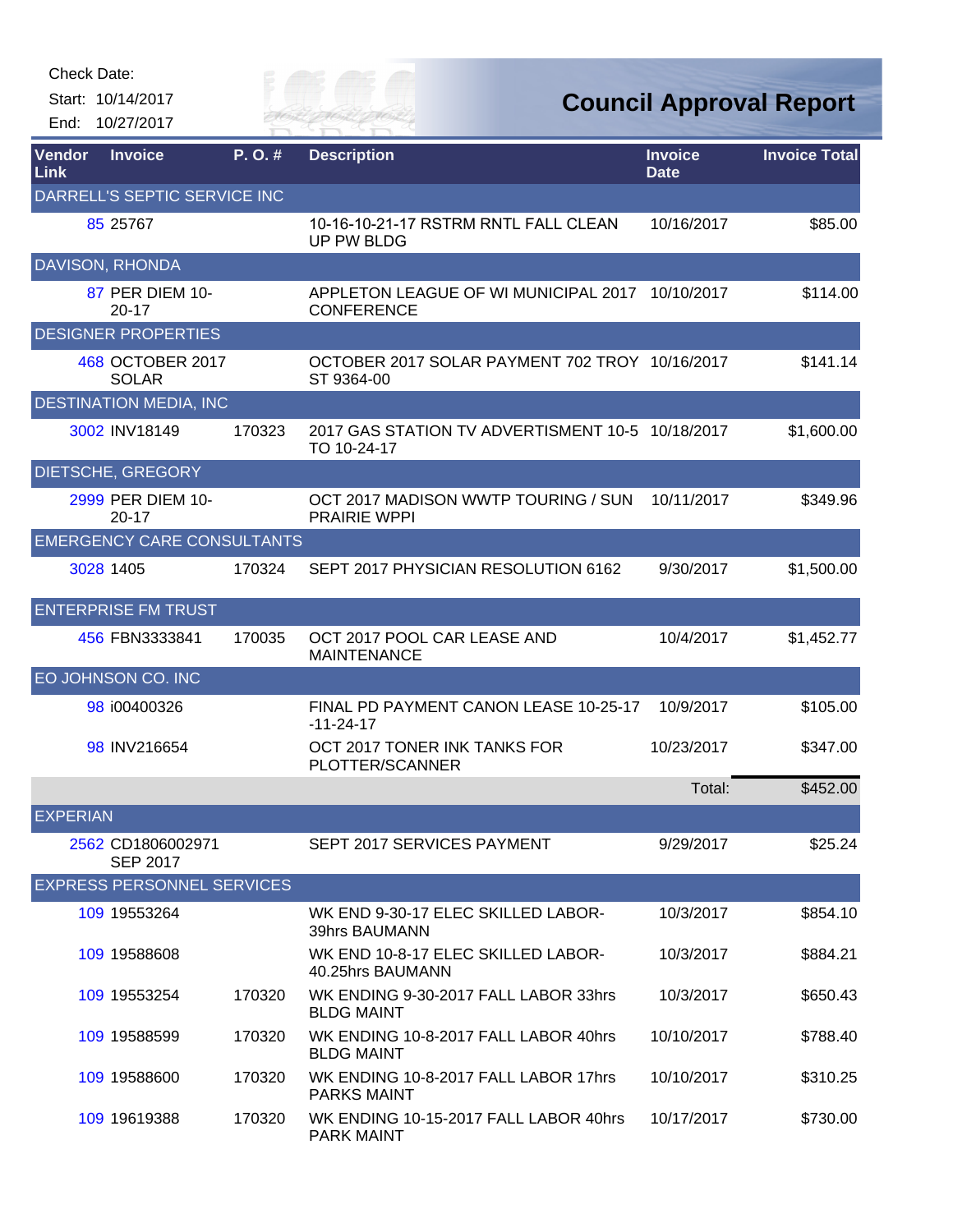| Check Date: |  |
|-------------|--|
|-------------|--|

Start: 10/14/2017 End: 10/27/2017



**Council Approval Report**

| <b>Vendor</b><br>Link | <b>Invoice</b>                         | P.O.#  | <b>Description</b>                                          | <b>Invoice</b><br><b>Date</b> | <b>Invoice Total</b> |
|-----------------------|----------------------------------------|--------|-------------------------------------------------------------|-------------------------------|----------------------|
|                       | 109 19619387                           | 170320 | WK ENDING 10-15-2017 FALL LABOR 32hrs<br><b>BLDG MAINT</b>  | 10/17/2017                    | \$630.72             |
|                       | 109 19619401                           |        | WK END 10-15-17 ELEC SKILLD LABOR-<br>42.5hrs BAUMANN       | 10/17/2017                    | \$958.13             |
|                       |                                        |        |                                                             | Total:                        | \$5,806.24           |
|                       | FD PAYMENTS/REFUNDS                    |        |                                                             |                               |                      |
|                       | 992200 10-4-2017 RVR<br><b>CTY ST</b>  |        | REIMBURSE PULL OVER JACKETS FOR<br>RFFD-TAX EXEMPT          | 10/4/2017                     | \$447.50             |
| <b>FIRE CATT LLC</b>  |                                        |        |                                                             |                               |                      |
|                       | 1400 WI - 6169                         | 170371 | 2017 FIRE DEPT HOSE TESTING                                 | 10/2/2017                     | \$2,282.75           |
|                       | FIRST NATIONAL BANK OF RIVER FALLS INC |        |                                                             |                               |                      |
|                       | 115 LN#X3163<br><b>FINAL PYMT</b>      |        | 2007A NOTE REFINANCING FINAL PAYMENT<br>10-15-17            | 10/4/2017                     | \$132,052.62         |
|                       | 115 LN#123160<br><b>REG PYMT</b>       |        | 2015 FIRE TRUCK LOAN PRINCIPAL /<br><b>INTEREST PAYMENT</b> | 10/5/2017                     | \$36,059.06          |
|                       |                                        |        |                                                             | Total:                        | \$168,111.68         |
|                       | FORUM COMMUNICATION CO                 |        |                                                             |                               |                      |
|                       | 234 1912153                            |        | SEPT 2017 RF JOURNAL<br>ADVERTISEMENTS/AFFIDAVITS           | 9/30/2017                     | \$1,349.84           |
|                       | 234 1904252                            |        | SEPT 2017 RF FIRE DEPARTMENT OPEN<br><b>HOUSE ADS</b>       | 9/30/2017                     | \$441.60             |
|                       |                                        |        |                                                             | Total:                        | \$1,791.44           |
| <b>FREEMAN, JAMES</b> |                                        |        |                                                             |                               |                      |
|                       | 389 OCTOBER 2017<br><b>SOLAR</b>       |        | OCT 2017 SOLAR PAYMENT 126 1/2 S<br><b>MAINST 9363-00</b>   | 10/16/2017                    | \$145.94             |
| <b>GARRETT LEIS</b>   |                                        |        |                                                             |                               |                      |
|                       | 3071 PER DIEM 10-<br>20-17             |        | OCT 25-27-2017 CVTC LINE<br>SCHOOL/MILEAGE CHPWAFALLS       | 10/18/2017                    | \$207.74             |
|                       | 3071 PER DIEM 10-<br>$27 - 17$         |        | OCT 30-NOV 3 2017 LINE SCHOOL<br>CHIPPEWA FALLS, WI         | 10/23/2017                    | \$229.50             |
|                       |                                        |        |                                                             | Total:                        | \$437.24             |
|                       | <b>GHD SERVICES INC</b>                |        |                                                             |                               |                      |
|                       | 489 882245                             | 170091 | SEPT 2017 GROUNDWATER MONITORING<br><b>SERVICES</b>         | 10/18/2017                    | \$6,301.21           |
| <b>GRACE PAULSON</b>  |                                        |        |                                                             |                               |                      |
|                       | 937 OCTOBER 2017<br><b>SOLAR</b>       |        | OCT 2017 SOLAR PAYMENT 1036 COUNTY<br>RD M 5856-00          | 10/16/2017                    | \$77.63              |
| <b>GRAPHIC DESIGN</b> |                                        |        |                                                             |                               |                      |
|                       | 598 QB21079                            | 170350 | Fall 2017 Newsletter Postage / Printing                     | 9/25/2017                     | \$4,602.16           |

HAWKINS INC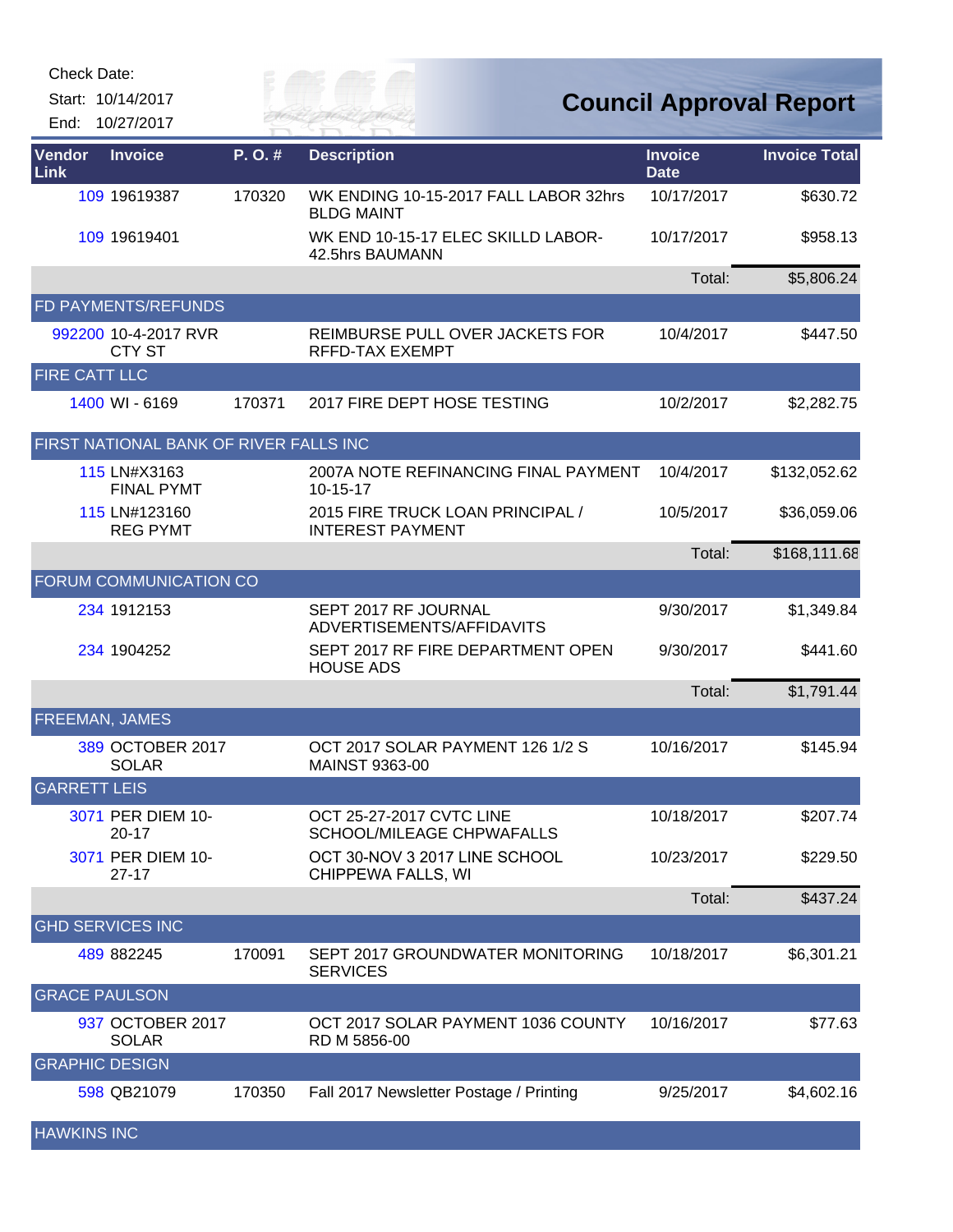**Council Approval Report**

| End:                 | Start: 10/14/2017<br>10/27/2017   |        | FR FAI                                                 | <b>Council Approval Report</b> |                      |
|----------------------|-----------------------------------|--------|--------------------------------------------------------|--------------------------------|----------------------|
| Vendor<br>Link       | <b>Invoice</b>                    | P.O.#  | <b>Description</b>                                     | <b>Invoice</b><br><b>Date</b>  | <b>Invoice Total</b> |
|                      | 133 4140102                       | 170100 | AUG 2017 WATER DEPT - CHEMICALS                        | 8/24/2017                      | \$2,717.10           |
|                      | 133 4161824                       | 170100 | OCT 2017 WATER DEPT - CHEMICALS                        | 10/3/2017                      | \$2,715.53           |
|                      |                                   |        |                                                        | Total:                         | \$5,432.63           |
|                      | <b>HIGH TECH CLEANING SERVICE</b> |        |                                                        |                                |                      |
|                      | 848 1045                          |        | OCT 2017 LIBRARY CHAIR CLEANING                        | 10/12/2017                     | \$55.00              |
|                      | HUEBSCH LAUNDRY COMPANY           |        |                                                        |                                |                      |
|                      | 146 3951854                       | 170033 | 10-4-2017 HUEBSCH PW UNIFORMS                          | 10/4/2017                      | \$132.12             |
|                      | 146 3951852                       | 170031 | WK OF 10-4-17 2017 HUEBSCH ELECTRIC<br><b>UNIFORMS</b> | 10/4/2017                      | \$196.56             |
|                      | 146 3952491                       |        | 10-04-17 LIBRARY BRUSHMATS/LINENS                      | 10/4/2017                      | \$70.12              |
|                      | 146 3951853                       | 170032 | 10-4-17 HUEBSCH WATER UNIFORMS                         | 10/4/2017                      | \$39.32              |
|                      | 146 3951855                       | 170027 | 10-4-17 HUEBSCH WWTP UNIFORMS                          | 10/4/2017                      | \$35.53              |
|                      | 146 3956294                       |        | 10-11-17 PD BRUSHMATS/LINENS                           | 10/11/2017                     | \$55.59              |
|                      | 146 3955674                       | 170031 | 10-11-17 2017 HUEBSCH ELECTRIC<br><b>UNIFORMS</b>      | 10/11/2017                     | \$196.56             |
|                      | 146 3955676                       | 170033 | 10-11-17 HUEBSCH PW UNIFORMS                           | 10/11/2017                     | \$132.12             |
|                      | 146 3956301                       |        | 10-11-17 PUBLIC WORKS<br><b>BRUSHMATS/LINENS</b>       | 10/11/2017                     | \$35.40              |
|                      | 146 3956308                       |        | 10-11-17 CITY HALL BRUSHMATS                           | 10/11/2017                     | \$56.92              |
|                      | 146 3955675                       | 170032 | 10-11-17 HUEBSCH WATER UNIFORMS                        | 10/11/2017                     | \$39.32              |
|                      | 146 3955677                       | 170027 | 10-11-17 HUEBSCH WWTP UNIFORMS                         | 10/11/2017                     | \$35.53              |
|                      | 146 3959409                       | 170031 | 10-18-17 HUEBSCH ELECTRIC UNIFORMS                     | 10/18/2017                     | \$196.56             |
|                      | 146 3959410                       | 170032 | 10-18-17 HUEBSCH WATER UNIFORMS                        | 10/18/2017                     | \$39.32              |
|                      | 146 3959411                       | 170033 | 10-18-17 HUEBSCH PW UNIFORMS                           | 10/18/2017                     | \$132.12             |
|                      | 146 3959412                       | 170027 | 10-18-17 HUEBSCH WWTP UNIFORMS                         | 10/18/2017                     | \$35.53              |
|                      |                                   |        |                                                        | Total:                         | \$1,428.62           |
| <b>ICMA INTERNET</b> |                                   |        |                                                        |                                |                      |
|                      | 879 2018 ICMA<br><b>MBRSHP</b>    | 170368 | 2018 ANNUAL MEMBERSHIP RENEWAL                         | 10/19/2017                     | \$1,229.45           |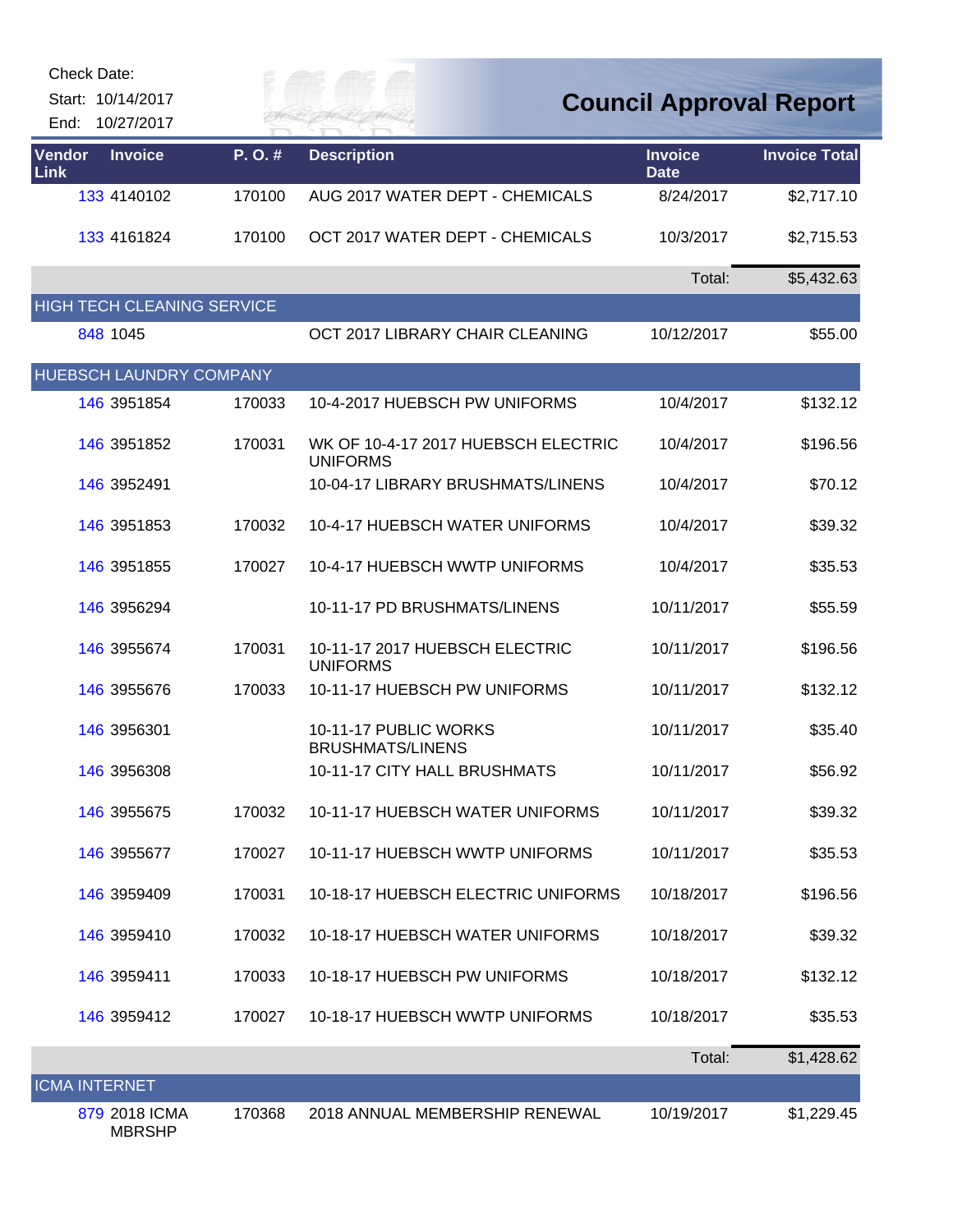End: 10/27/2017

*City of* 

| Vendor<br>Link      | <b>Invoice</b>                        | P.O.#  | <b>Description</b>                                             | <b>Invoice</b><br><b>Date</b> | <b>Invoice Total</b> |
|---------------------|---------------------------------------|--------|----------------------------------------------------------------|-------------------------------|----------------------|
| <b>INFOSEND INC</b> |                                       |        |                                                                |                               |                      |
|                     | 150 126695                            | 170055 | SEPT 2017 RFMU MONTHLY STATEMENT<br><b>SERVICES</b>            | 9/29/2017                     | \$3,062.77           |
| JENSEN, PAUL        |                                       |        |                                                                |                               |                      |
|                     | 1762 PER DIEM 10-<br>$20 - 17$        |        | OCT 2017 CRIME PREVENTION<br><b>CONFERENCE</b>                 | 8/3/2017                      | \$58.50              |
|                     | 1762 MEAL RMBSMT<br>10-16-17          |        | PD TRANSPORT REIMBURSEMENT 2<br><b>OFFICER MEALS</b>           | 10/16/2017                    | \$73.50              |
|                     |                                       |        |                                                                | Total:                        | \$132.00             |
|                     | JFTCO, INC (FABICK)                   |        |                                                                |                               |                      |
|                     | 2276 467926                           | 170314 | SEPT 2017 D5 DOZER RENTAL FOR MANN<br>LN / CNTY M              | 9/18/2017                     | \$1,765.00           |
|                     | <b>JOHNSON BRANDT</b>                 |        |                                                                |                               |                      |
|                     | 2213 PER DIEM 10-<br>$20 - 17$        |        | OCT 2017 ICMA ANNUAL CONFERENCE SAN<br><b>ANTONIO, TX</b>      | 10/13/2017                    | \$288.80             |
|                     | JOHNSON, MELINDA                      |        |                                                                |                               |                      |
|                     | 1266 PER DIEM 10-<br>$20 - 17$        |        | OCT 2017 CLERK OF COURT CONF<br>ELKHART LAKE, WI               | 10/9/2017                     | \$143.50             |
|                     | <b>KNIGHT BARRY TITLE</b>             |        |                                                                |                               |                      |
|                     | 2788 905262                           |        | JULY 2017 HABITAT LETTER REPORT FEE<br><b>WOODVILLE</b>        | 7/12/2017                     | \$75.00              |
| <b>KWIK TRIP</b>    |                                       |        |                                                                |                               |                      |
|                     | 172 SEPT 2017<br><b>MOTOR FUEL</b>    |        | SEPTEMBER 2017 MOTOR FUEL                                      | 10/3/2017                     | \$9,445.88           |
|                     | <b>LARSON, CHARLES</b>                |        |                                                                |                               |                      |
|                     | 1953 2017 SFTY<br><b>FTWR RMBRS</b>   |        | OCT 2017 SAFETY FOOTWEAR<br><b>REIMBURSMENT</b>                | 10/18/2017                    | \$139.99             |
|                     | <b>LIBRARY REFUNDS &amp; PAYMENTS</b> |        |                                                                |                               |                      |
|                     | 995500 1001029552                     |        | OCT 2017 LOST LIBRARY MATERIALS DISC<br>4 HARRY POTTE          | 10/10/2017                    | \$8.00               |
|                     | 995500 10-23-17 J<br><b>CROSS</b>     |        | OCT 2017 REFUND LOST LIBRARY<br><b>MATERIALS</b>               | 10/16/2017                    | \$38.94              |
|                     |                                       |        |                                                                | Total:                        | \$46.94              |
|                     | <b>LOFFLER COMPANIES INC</b>          |        |                                                                |                               |                      |
|                     | 182 2633226                           |        | BASE PYMT to 11-14-17 ENGNR PRNTR<br>OVRG to 10-14-17          | 10/4/2017                     | \$60.07              |
|                     | 182 341713378                         |        | OCT 2017 AMB BASE PYMT-SURCHARGE /<br><b>SEPT OVERAGE</b>      | 10/11/2017                    | \$145.79             |
|                     |                                       |        |                                                                | Total:                        | \$205.86             |
| <b>LUKE BAUMANN</b> |                                       |        |                                                                |                               |                      |
|                     | 3070 PER DIEM 10-<br>$20 - 17$        |        | SAME DAY TRVL-LINE SCHOOL-NO P-CARD 10/18/2017<br>LUNCH 3 DAYS |                               | \$36.00              |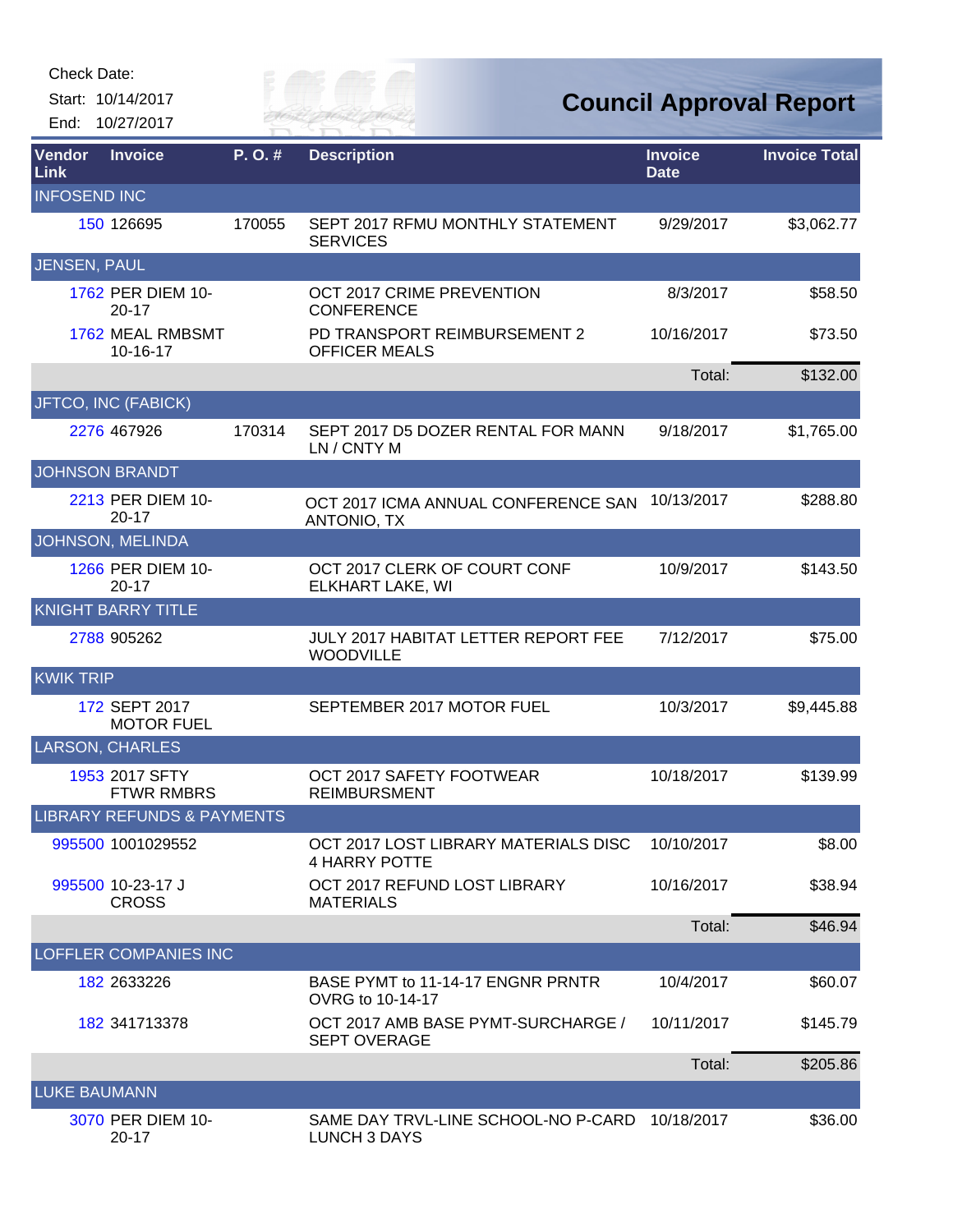| Check Date:                  |                                                 |        |                                                              |                               |                                |
|------------------------------|-------------------------------------------------|--------|--------------------------------------------------------------|-------------------------------|--------------------------------|
|                              | Start: 10/14/2017<br>End: 10/27/2017            |        | Till OF<br>VER FAI                                           |                               | <b>Council Approval Report</b> |
| <b>Vendor</b><br><b>Link</b> | <b>Invoice</b>                                  | P.O.#  | <b>Description</b>                                           | <b>Invoice</b><br><b>Date</b> | <b>Invoice Total</b>           |
|                              | METERING & TECHNOLOGY SOLUTIONS                 |        |                                                              |                               |                                |
|                              | 451 10059                                       | 170345 | OCT 2017 WATER METERS                                        | 10/5/2017                     | \$6,514.79                     |
|                              | MSA PROFESSIONAL SERVICES, INC.                 |        |                                                              |                               |                                |
|                              | 1284 R07949014.0#1                              | 170278 | SEPT 2017 Review BOD loading capacity WW<br>study            | 10/4/2017                     | \$1,669.50                     |
|                              | 1284 R07949009.0#1<br>9                         | 160142 | SEPT 2017 BIOSOLID ENGINEERING &<br><b>CONSTRUCTION MGMT</b> | 10/4/2017                     | \$58.00                        |
|                              |                                                 |        |                                                              | Total:                        | \$1,727.50                     |
|                              | MUNICIPAL CODE CORPORATION                      |        |                                                              |                               |                                |
|                              | 773 00296201                                    | 170367 | SEPT 2017 MUNICIPAL CODE UPDATES                             | 9/30/2017                     | \$2,747.71                     |
|                              | 773 00296795                                    |        | 2018 ANNUAL WEB HOSTING 10-1-17 - 9-30-<br>2018              | 10/4/2017                     | \$900.00                       |
|                              |                                                 |        |                                                              | Total:                        | \$3,647.71                     |
|                              | MY RECEPTIONIST INC                             |        |                                                              |                               |                                |
|                              | 192 S022031018                                  |        | NOV 2017 SERVICES / 115 MINUTES BILLED<br><b>OCT 2017</b>    | 10/18/2017                    | \$177.81                       |
| <b>NELSON SCOTT</b>          |                                                 |        |                                                              |                               |                                |
|                              | 2013 PER DIEM 10-<br>$20 - 17$                  |        | OCT 2017 MN FIRE CHIEF'S CONFERENCE                          | 10/18/2017                    | \$143.80                       |
|                              | OSMOSE UTILITIES SERVICES, INC                  |        |                                                              |                               |                                |
|                              | 3030 7UB-0269358-<br><b>SEP 2017</b>            | 170342 | SEPT 2017 POLE TESTING ELECTRIC 10<br>YEAR TRANS LINE        | 9/30/2017                     | \$13,542.49                    |
|                              | PIERCE COUNTY REGISTER OF DEEDS                 |        |                                                              |                               |                                |
|                              | 936 2017 ESCROW                                 |        | 2017 ESCROW FOR RECORDING COPIES                             | 10/19/2017                    | \$300.00                       |
|                              | <b>RFMU PAYMENTS OR REFUNDS</b>                 |        |                                                              |                               |                                |
|                              | 990610 8-2-17<br><b>ESTIMATE</b><br><b>REFN</b> |        | REFUND OF 8-2-17 ESTIMATE PAID 208 7TH<br>ST 2526-02         | 10/9/2017                     | \$439.98                       |
|                              | 990610 1427-02 J<br><b>SHOEMAKER</b>            |        | REFUND RFMU OVERPYMT 579 WASSON<br>LN 1427-02                | 10/16/2017                    | \$136.84                       |
|                              | 990610 1557-15 A<br><b>ANDERSON</b>             |        | REFUND RFMU OVERPYMT 403 WASSON<br>CT#23 1557-15             | 10/16/2017                    | \$103.90                       |
|                              | 990610 CASHMAN HILL<br>2ACTNTS                  |        | OVRPYMTS 225 S 3RD ST/221 E LOCUST<br>2756-01/2755-07        | 10/16/2017                    | \$218.91                       |
|                              | 990610 3030-00 LEIGH<br><b>WILEY</b>            |        | RFMU REFUND OVRPYMT 616 LAKE ST ST<br>3030-00                | 10/16/2017                    | \$151.26                       |
|                              | 990610 3153-03<br><b>DDELAHOUSAY</b><br>Е       |        | RFMU REFUND OVRPYMT 1113 WASSON<br>CIR 3153-03               | 10/16/2017                    | \$218.33                       |
|                              | 990610 3389-00 KARIN<br><b>ROST</b>             |        | RFMU REFUND OVRPYMT 1497 GOLF VIEW<br>DR 3389-00             | 10/16/2017                    | \$273.06                       |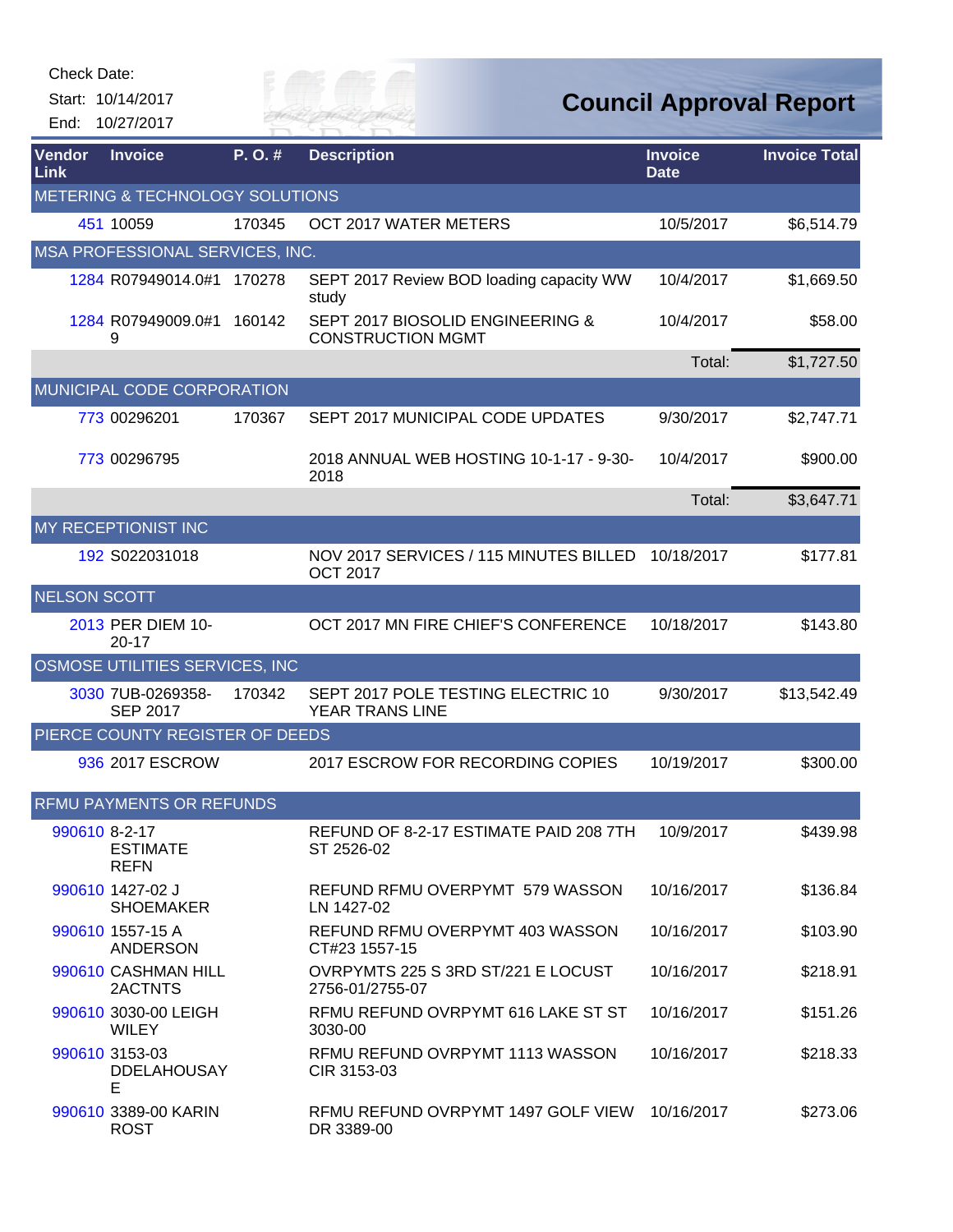Start: 10/14/2017 End: 10/27/2017



## **Council Approval Report**

| Vendor<br>Link | <b>Invoice</b>                        | P.O.# | <b>Description</b>                                        | <b>Invoice</b><br><b>Date</b> | <b>Invoice Total</b> |
|----------------|---------------------------------------|-------|-----------------------------------------------------------|-------------------------------|----------------------|
|                | 990610 3531-00 W<br><b>NELSON</b>     |       | RFMU REFUND OVRPYMT 805 BARTOSH LN 10/16/2017<br>3531-00  |                               | \$264.69             |
|                | 990610 3689-13 SAGE<br><b>MILLER</b>  |       | RFMU REFUND OVRPYMT 906 STATE ST<br>#204 3689-13          | 10/16/2017                    | \$53.43              |
|                | 990610 3790-00 UNV<br><b>VLG APTS</b> |       | RFMU OVRPYMT BALANCE PAID IN ERROR<br>BY CUDD/MORROW      | 10/16/2017                    | \$545.37             |
|                | 990610 3917-15 B<br>ANDERSON          |       | RFMU REFUND OVRPYMT 287 W JOHNSON<br>ST#2 3917-15         | 10/16/2017                    | \$118.05             |
|                | 990610 5045-02 R&M<br><b>EBERT</b>    |       | RFMU REFUND OVRPYMT 415 N PEARL ST<br>5045-02             | 10/16/2017                    | \$137.58             |
|                | 990610 5333-00 R&A<br><b>MILLER</b>   |       | RFMU REFUND OVRPYMT 507 PINE RIDGE<br>TER 5333-00         | 10/16/2017                    | \$126.90             |
|                | 990610 6123-02 SARAH<br><b>BIGGS</b>  |       | RFMU REFUND OVRPYMT 1450 S WASSON<br>LN#69 6123-02        | 10/16/2017                    | \$190.76             |
|                | 990610 6632-26 S<br><b>SWANSON</b>    |       | RFMU REFUND OVRPYMT 1477 RIVERSIDE<br>DR#201 6632-26      | 10/16/2017                    | \$66.86              |
|                | 990610 6940-01 P&K<br><b>QUAYLE</b>   |       | RFMU REFUND OVRPYMT 1545 RIVER<br><b>RIDGE RD 6940-01</b> | 10/16/2017                    | \$239.38             |
|                | 990610 7841-08<br><b>JOSEPH GLAB</b>  |       | RFMU REFUND OVRPYMNT 1940 C PIKA<br><b>TRAIL 7841-08</b>  | 10/16/2017                    | \$106.45             |
|                | 990610 7986-01 K<br><b>TAYLOR</b>     |       | RFMU REFUND OVRPYMT 3233 DERBY ST<br>7986-01              | 10/16/2017                    | \$29.03              |
|                | 990610 8065-18 MIKE<br><b>FAZIO</b>   |       | RFMU REFUND OVRPYMT 774 SYCAMORE<br>ST 8065-18            | 10/16/2017                    | \$190.01             |
|                | 990610 8188-02 N&D<br><b>BRUSIUS</b>  |       | RFMU REFUND OVRPYMT 2747<br>MORNINGSIDE AVE               | 10/16/2017                    | \$85.67              |
|                | 990610 8546-02 DARYL<br><b>JONES</b>  |       | RFMU RFND OVRPYMT 3575 STERLING<br>HEIGHTS DR 8546-02     | 10/16/2017                    | \$22.44              |
|                | 990610 8682-01 R&L<br><b>RAU</b>      |       | RFMU REFUND OVRPYMT 1973<br>GREENWOOD VLLY DR 8682-01     | 10/16/2017                    | \$287.01             |
|                | 990610 9305-08 ISAAC<br><b>BAUER</b>  |       | RFMU REFUND OVRPYMT 574 SPRING ST<br>9305-08              | 10/16/2017                    | \$34.29              |
|                | 990610 9393-10/9394-<br>07            |       | OVRPYMT 205W CASCADEAVE#202-203<br>9393-10 / 9394-07      | 10/16/2017                    | \$99.79              |
|                | 990610 9398-05 G<br><b>DEBUSE</b>     |       | RFMU REFUND OVRPYMT 205 CASCADE<br>AVE #303 9398-05       | 10/16/2017                    | \$420.27             |
|                | 990610 3704-12 MNDY<br><b>JOHNSON</b> |       | RFMU REFUND OVRPYMT 122 CHURCH ST<br>UP                   | 10/17/2017                    | \$58.20              |
|                | 990610 5244-02 MATT<br><b>JOHNSON</b> |       | RFMU REFUND OVRPYMT 858 LEROY LN<br>5244-02               | 10/17/2017                    | \$29.11              |
|                | 990610 8261-01 A<br><b>ROETHLE</b>    |       | RFMU REFUND OVRPYMT 676<br><b>GLENMEADOW ST</b>           | 10/17/2017                    | \$308.22             |
|                | 990610 9646-00<br>SOPHIA MAY          |       | RFMU REFUND OVRPYMT 1029 STATE<br>ST#40 9646-00           | 10/17/2017                    | \$10.29              |
|                |                                       |       |                                                           | Total:                        | \$4,966.08           |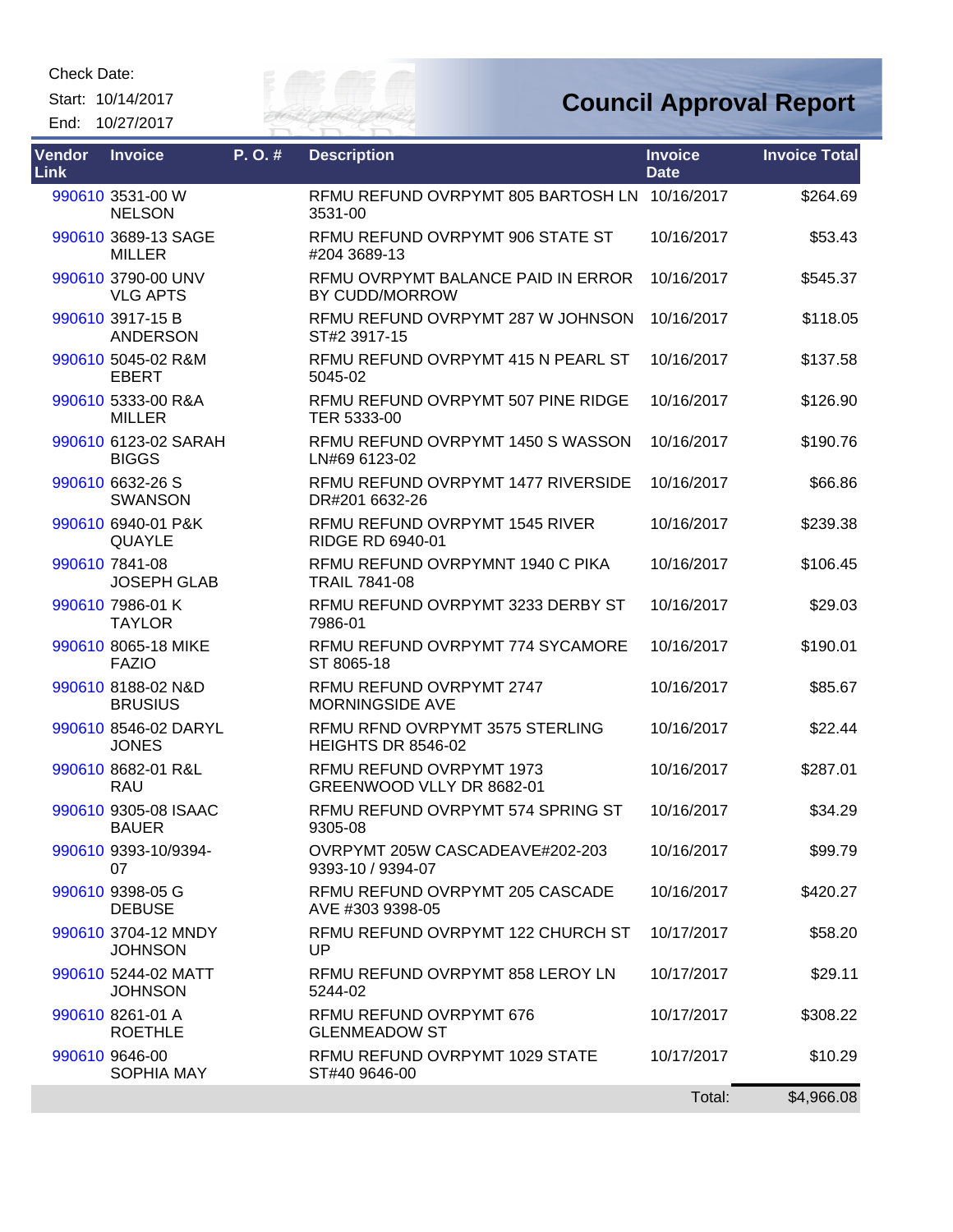| <b>Check Date:</b> |  |
|--------------------|--|
|--------------------|--|

End: 10/27/2017

RIVER FAI

**Council Approval Report**

| Vendor<br>Link         | <b>Invoice</b>                       | P.O.#  | <b>Description</b>                                            | <b>Invoice</b><br><b>Date</b> | <b>Invoice Total</b> |
|------------------------|--------------------------------------|--------|---------------------------------------------------------------|-------------------------------|----------------------|
|                        | RIVER FALLS CHAMBER OF COMMERCE INC  |        |                                                               |                               |                      |
|                        | 225 16147                            |        | OCT 2017 RFMU CHAMBER CHECKS<br><b>ORDERED</b>                | 10/5/2017                     | \$650.00             |
|                        | <b>RIVER FALLS ROTARY</b>            |        |                                                               |                               |                      |
|                        | 458 2219                             |        | SCOTT NELSON 4TH QUARTER DUES                                 | 10/1/2017                     | \$115.00             |
|                        | <b>RIVER FALLS SENIOR CITIZENS</b>   |        |                                                               |                               |                      |
|                        | 438 OCT 2017<br><b>SENIOR DNTN</b>   | 170034 | 2017 SENIOR CITIZEN MONTHLY DONATION                          | 10/9/2017                     | \$500.00             |
|                        | RIVER FALLS YOUTH BASEBALL           |        |                                                               |                               |                      |
|                        | 1358 2017 UMPIRE<br><b>FEES</b>      | 170370 | 2017 UMPIRES RATES/FEES FOR 30 GAMES 10/11/2017               |                               | \$1,200.00           |
| <b>ROHLOFF, JASON</b>  |                                      |        |                                                               |                               |                      |
|                        | 2920 PER DIEM 10-<br>$20 - 17$       |        | OCT 2017 ICMA ANNUAL CONFERENCE SAN 10/13/2017<br>ANTONIO, TX |                               | \$260.00             |
|                        | <b>ROSS &amp; ASSOCIATES LTD</b>     |        |                                                               |                               |                      |
|                        | 375 RF SUBSTN AP 170309<br>PAY#1     |        | SEPT 2017 NEW POWER PLANT<br><b>SUBSTATION BUILDING</b>       | 9/28/2017                     | \$93,242.50          |
| <b>RUNNING INC</b>     |                                      |        |                                                               |                               |                      |
|                        | 1573 17434                           | 170096 | SEPT 2017 Taxi Management Services                            | 10/10/2017                    | \$17,115.99          |
| <b>SAVATREE</b>        |                                      |        |                                                               |                               |                      |
|                        | 772 4739349                          | 170036 | OCT TRM/RMVL LIB BIRCH TREE -524 8TH<br><b>ST MAPLE TREE</b>  | 10/3/2017                     | \$855.00             |
| <b>SCHREINER, KERI</b> |                                      |        |                                                               |                               |                      |
|                        | 1059 PER DIEM 10-<br>$20 - 17$       |        | OCT 2017 ICMA ANNUAL CONFERENCE SAN 10/11/2017<br>ANTONIO, TX |                               | \$257.60             |
| <b>SEAN DOWNING</b>    |                                      |        |                                                               |                               |                      |
|                        | 3069 PER DIEM 10-<br>$16 - 17$       |        | OCT 2017 LEAGUE WI MUNICIPALITIES<br><b>CONF APPLETON WI</b>  | 10/13/2017                    | \$224.00             |
|                        | <b>SHORT ELLIOTT HENDRICKSON INC</b> |        |                                                               |                               |                      |
|                        | 244 339531                           |        | WATER MDLNG KINNICKINNIC RVR<br><b>CROSSING - CEDAR ST</b>    | 10/9/2017                     | \$369.55             |
|                        | 244 339532                           | 170163 | DESIGN NORTH LOOP EXTENSION<br><b>THROUGH 9-30-17</b>         | 10/9/2017                     | \$9,566.86           |
|                        | 244 339803                           | 160205 | LK GRG TRL (HERITAGE-DIVISION)<br>SERVICES to 9-30-17         | 10/11/2017                    | \$5,502.52           |
|                        | 244 340325                           | 160271 | KINNI CORRIDOR/HYDROELECTRIC<br>PROJECT THRU 9-30-17          | 10/13/2017                    | \$7,860.78           |
|                        |                                      |        |                                                               | Total:                        | \$23,299.71          |
|                        | ST CROIX COUNTY HIGHWAY DEPARTMENT   |        |                                                               |                               |                      |
|                        | 956 954                              | 170080 | 9-24-17 TO 10-7-17 SPRAY PATCHING                             | 10/17/2017                    | \$2,157.48           |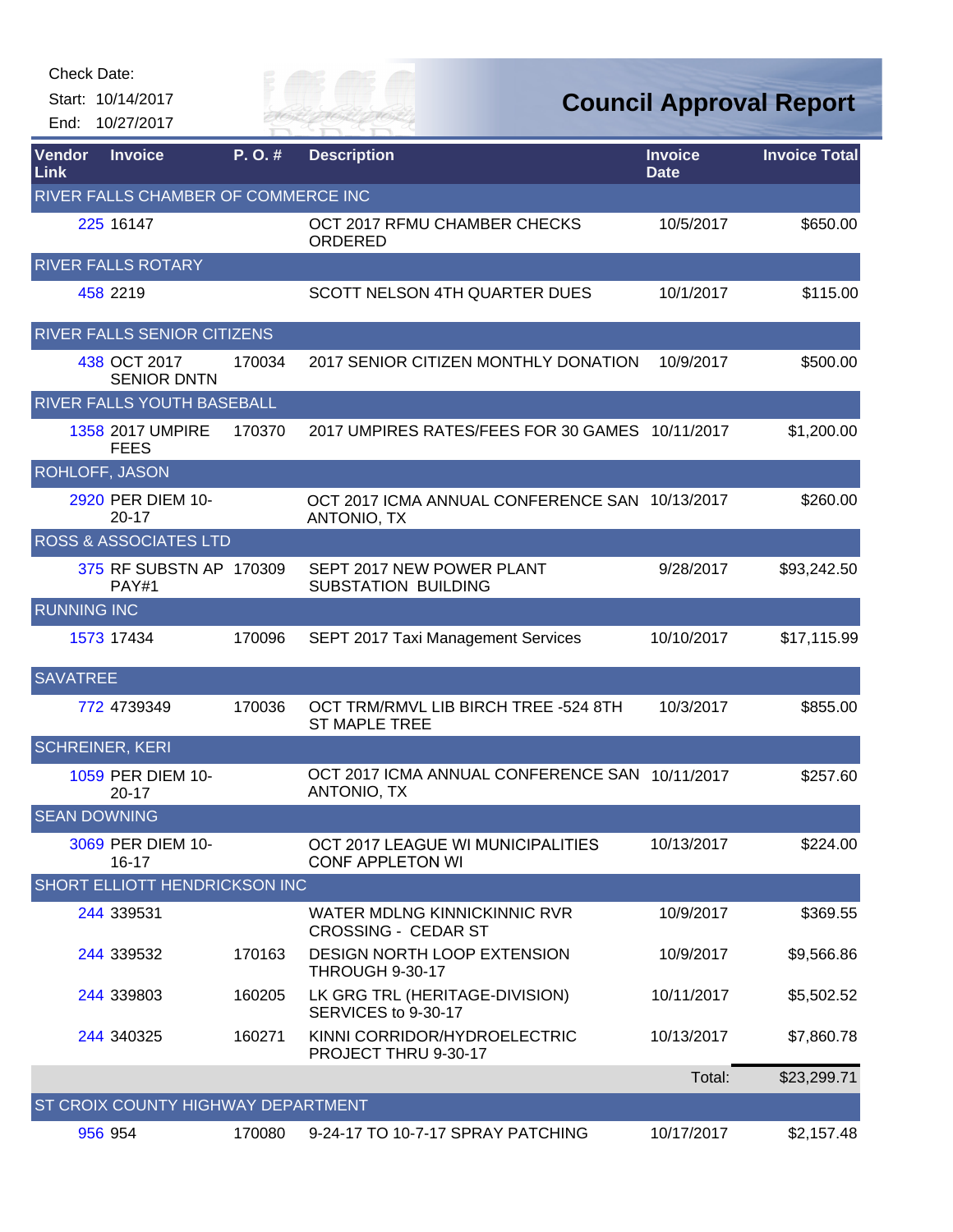|                       | Check Date:<br>Start: 10/14/2017<br>End: 10/27/2017 |        | e eve p<br>ER FAI                                             |                               | <b>Council Approval Report</b> |
|-----------------------|-----------------------------------------------------|--------|---------------------------------------------------------------|-------------------------------|--------------------------------|
| <b>Vendor</b><br>Link | <b>Invoice</b>                                      | P.O.#  | <b>Description</b>                                            | <b>Invoice</b><br><b>Date</b> | <b>Invoice Total</b>           |
|                       | ST CROIX COUNTY INFORMATION TECHNOLOGY              |        |                                                               |                               |                                |
|                       | 1565 2017                                           | 170344 | OCT 2017 Citrix/Tritech IQ costs                              | 10/11/2017                    | \$4,003.43                     |
|                       | <b>ST CROIX VALLEY NATURAL GAS CO</b>               |        |                                                               |                               |                                |
|                       | 255 SEPT 2017 GAS<br><b>BILLS</b>                   |        | SEPT 2017 GAS BILL                                            | 10/2/2017                     | \$1,043.57                     |
|                       | <b>STATE TREASURER</b>                              |        |                                                               |                               |                                |
|                       | 260 OCT-DEC 2017<br><b>INV DEP</b>                  |        | OCT-DEC 2017 INVESTMENT DEPOSIT                               | 10/23/2017                    | \$663,603.00                   |
|                       |                                                     |        | STATEWIDE ENERGY EFFICIENCY & RENEWABLES ADMIN INC            |                               |                                |
|                       | 243 SEPTEMBER<br>2017                               |        | SEP 2017 CTC ENRGY EFFCNCY FUNDS TO<br><b>FOCUS ON ENRGY</b>  | 10/19/2017                    | \$4,462.80                     |
|                       | <b>STUART C IRBY TOOL AND SAFETY</b>                |        |                                                               |                               |                                |
|                       | 156 S010352250.00 170296<br>1                       |        | OCT 2017 ELECTRIC INVENTORY SWITCH<br><b>GEAR BOXES LN2</b>   | 10/6/2017                     | \$2,390.00                     |
|                       | TEE JAY NORTH INC                                   |        |                                                               |                               |                                |
|                       | 1490 30747                                          | 170322 | OCTOBER 2017 AUTOMATIC DOOR<br><b>OPERATORS AT RFPL</b>       | 10/11/2017                    | \$3,972.00                     |
|                       | 1490 30748                                          | 170322 | OCT 2017 AUTOMATIC DOOR OPERATORS<br>AT STORM SHELTER         | 10/11/2017                    | \$4,662.00                     |
|                       |                                                     |        |                                                               | Total:                        | \$8,634.00                     |
|                       | TOLTZ, KING, DUVALL, ANDERSON & ASSOCIATES          |        |                                                               |                               |                                |
|                       | 2172 002017003720                                   | 170122 | SEPT 2017 N INTERCEPTOR DOWNSTREAM                            | 10/6/2017                     | \$186.93                       |
|                       | 2172 002017004101                                   | 160136 | SEPT 2017 NORTH SANITARY SEWER<br><b>INTERCEPT</b>            | 10/17/2017                    | \$710.95                       |
|                       |                                                     |        |                                                               | Total:                        | \$897.88                       |
| <b>TRAVELERS</b>      |                                                     |        |                                                               |                               |                                |
|                       | 3027 3309C9214<br>PYMT1OF2                          |        | <b>6 MONTH ELEC SUBSTATION BUILDERS</b><br><b>RISK POLICY</b> | 10/4/2017                     | \$4,416.00                     |
|                       | <b>TREICHEL, DANIEL</b>                             |        |                                                               |                               |                                |
|                       | 1073 PER DIEM 10-<br>$20 - 17$                      |        | MEUW LDRSHP TRNG SESSION C CONF WI<br>DELLS 10-25-17          | 10/19/2017                    | \$73.50                        |
|                       | TRI TECH SOFTWARE SYST                              |        |                                                               |                               |                                |
|                       | 1347 VA0000000221                                   | 170343 | OCT 2017 Annual Maintenance Remote<br>Support                 | 8/23/2017                     | \$7,292.41                     |
|                       |                                                     |        | TRI-COUNTY LAW ENFORCEMENT ASSOCIATION INC                    |                               |                                |
|                       | 2051 2017 ANNUAL<br><b>DUES</b>                     |        | 2017 ANNUAL DUES                                              | 9/15/2017                     | \$75.00                        |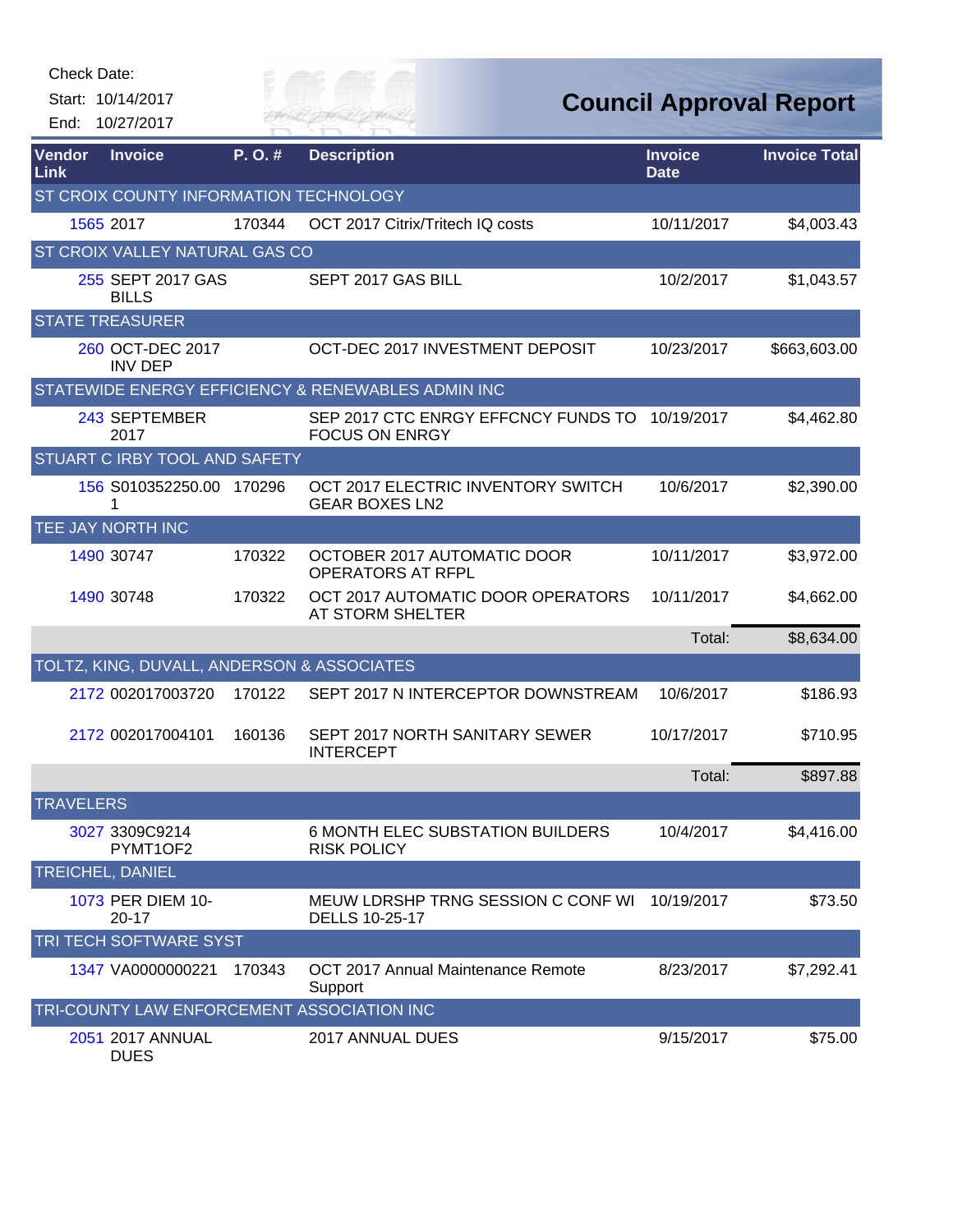| Check Date: |  |
|-------------|--|
|-------------|--|

## **Council Approval Report**

| End:           | Start: 10/14/2017<br>10/27/2017        |        | ER HAI                                                       |                               | <b>Council Approval Report</b> |
|----------------|----------------------------------------|--------|--------------------------------------------------------------|-------------------------------|--------------------------------|
| Vendor<br>Link | <b>Invoice</b>                         | P.O.#  | <b>Description</b>                                           | <b>Invoice</b><br><b>Date</b> | <b>Invoice Total</b>           |
|                | USIC LOCATING SERVICES LLC             |        |                                                              |                               |                                |
|                | 286 255603                             | 170070 | SEPT 2017 LOCATING STORM / SANITARY<br><b>LINES</b>          | 10/10/2017                    | \$2,175.04                     |
|                | 286 255600                             | 170068 | SEPT 2017 LOCATING WATER / ELECTRIC<br><b>LINES</b>          | 10/10/2017                    | \$4,744.30                     |
|                |                                        |        |                                                              | Total:                        | \$6,919.34                     |
|                | VALLEY VIEW TREE PLANTING LLC          |        |                                                              |                               |                                |
|                | 3068 10/5/2017                         | 170356 | <b>GOLF VIEW CHANNEL RECONSTRUCT</b>                         | 10/5/2017                     | \$1,050.00                     |
|                | <b>VERSA VEND VENDING</b>              |        |                                                              |                               |                                |
|                | 1205 2114:015959                       |        | OCT 2017 PD COFFEE SUPPLIES                                  | 10/10/2017                    | \$54.00                        |
|                | 1205 2114:014533                       |        | OCT 2017 CITY HALL COFFEE SUPPLIES                           | 10/18/2017                    | \$105.00                       |
|                |                                        |        |                                                              | Total:                        | \$159.00                       |
|                | VIKING COCA-COLA BOTTLING CO           |        |                                                              |                               |                                |
|                | 16 736650                              |        | OCT 2017 FIRE DEPT SUPPLIES                                  | 10/9/2017                     | \$195.00                       |
|                | 16 731408                              |        | SEPT 2017 FIRE DEPT SUPPLIES                                 | 10/12/2017                    | \$194.25                       |
|                | 16 731431                              |        | SEPT 2017 AMBULANCE SUPPLIES                                 | 10/12/2017                    | \$195.00                       |
|                |                                        |        |                                                              | Total:                        | \$584.25                       |
|                | <b>VIKING ELECTRIC SUPPLY INC</b>      |        |                                                              |                               |                                |
|                | 750 S000875708.00<br>2                 |        | PW & CITY HALL SUPPLIES                                      | 10/5/2017                     | \$69.84                        |
|                | 750 S000875708.00<br>1                 |        | PW & CITY HALL SUPPLIES                                      | 10/5/2017                     | \$16.08                        |
|                | 750 S000875708.00<br>3                 |        | OCT 2017 PW BLDG & CITY HALL SUPPLIES                        | 10/12/2017                    | \$32.16                        |
|                |                                        |        |                                                              | Total:                        | \$118.08                       |
|                | <b>WDATCP-DIV OF ANIMAL HEALTH</b>     |        |                                                              |                               |                                |
|                | 299 2017 HUMANE<br><b>OFFCR</b>        |        | 2017 HUMANE RECERTIFICATION<br>POSEL/WALKER/RASMUSSEN        | 10/19/2017                    | \$105.00                       |
|                | <b>WESCO DISTRIBUTION INC</b>          |        |                                                              |                               |                                |
|                | 303 100116                             | 170308 | OCT 2017 ELEC "ROOM TO WORK" / "KEEP<br><b>OUT" STICKERS</b> | 10/5/2017                     | \$1,560.00                     |
|                | 303 100981                             | 170308 | OCT 2017 ELECTRIC "DANGER"<br>UNDERGROUND STICKERS           | 10/6/2017                     | \$1,094.00                     |
|                |                                        |        |                                                              | Total:                        | \$2,654.00                     |
|                | <b>WEST CENTRAL BIOSOLIDS FACILITY</b> |        |                                                              |                               |                                |
|                | 304 2017177                            | 170076 | SEPT 2017 BIOSOLIDS FACILITY                                 | 10/12/2017                    | \$22,385.98                    |